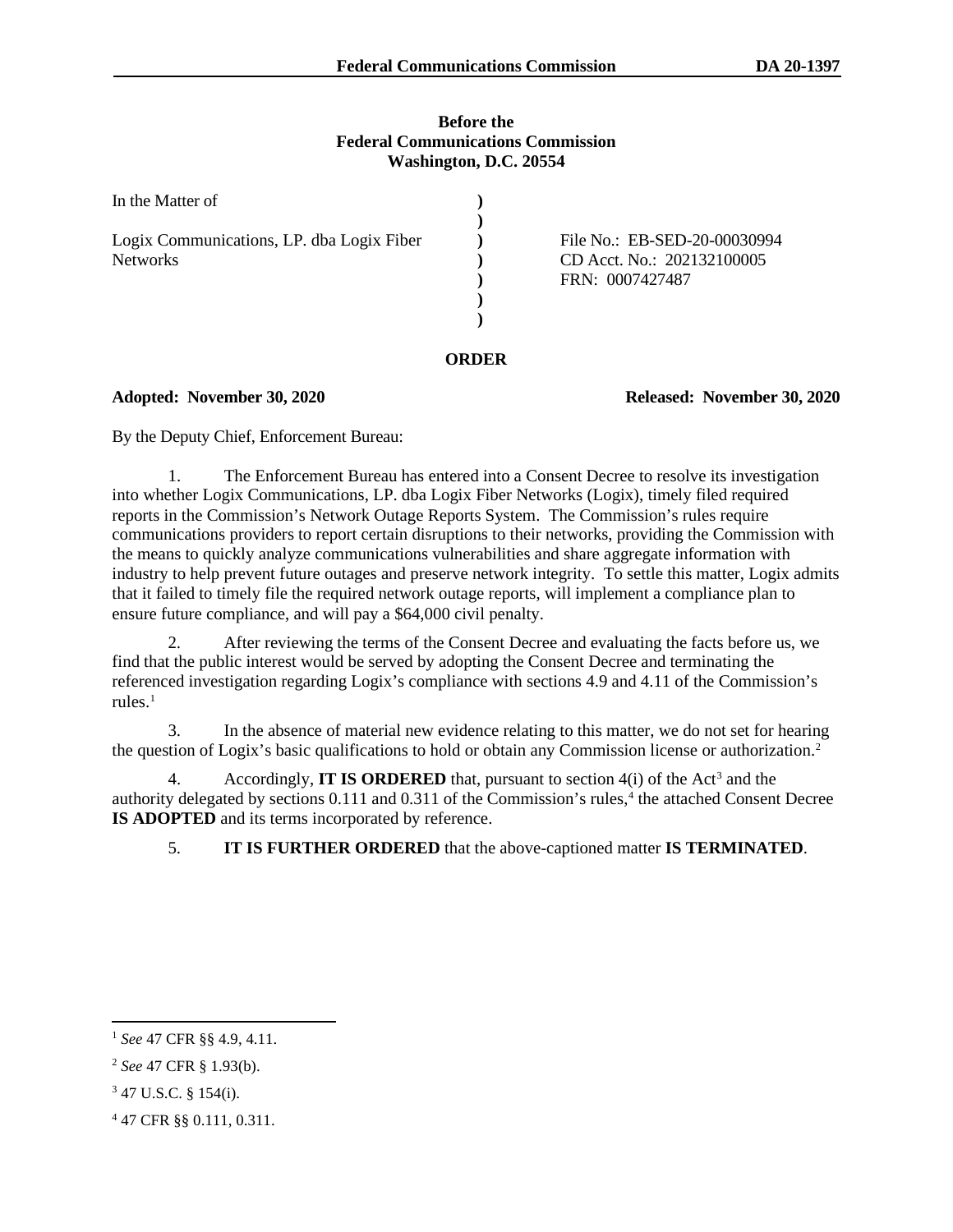6. **IT IS FURTHER ORDERED** that a copy of this Order and Consent Decree shall be sent by email to Howard Siegel, Esq, Corporate Counsel, Logix Communications, LP.

# FEDERAL COMMUNICATIONS COMMISSION

Christopher L. Killion Deputy Chief Enforcement Bureau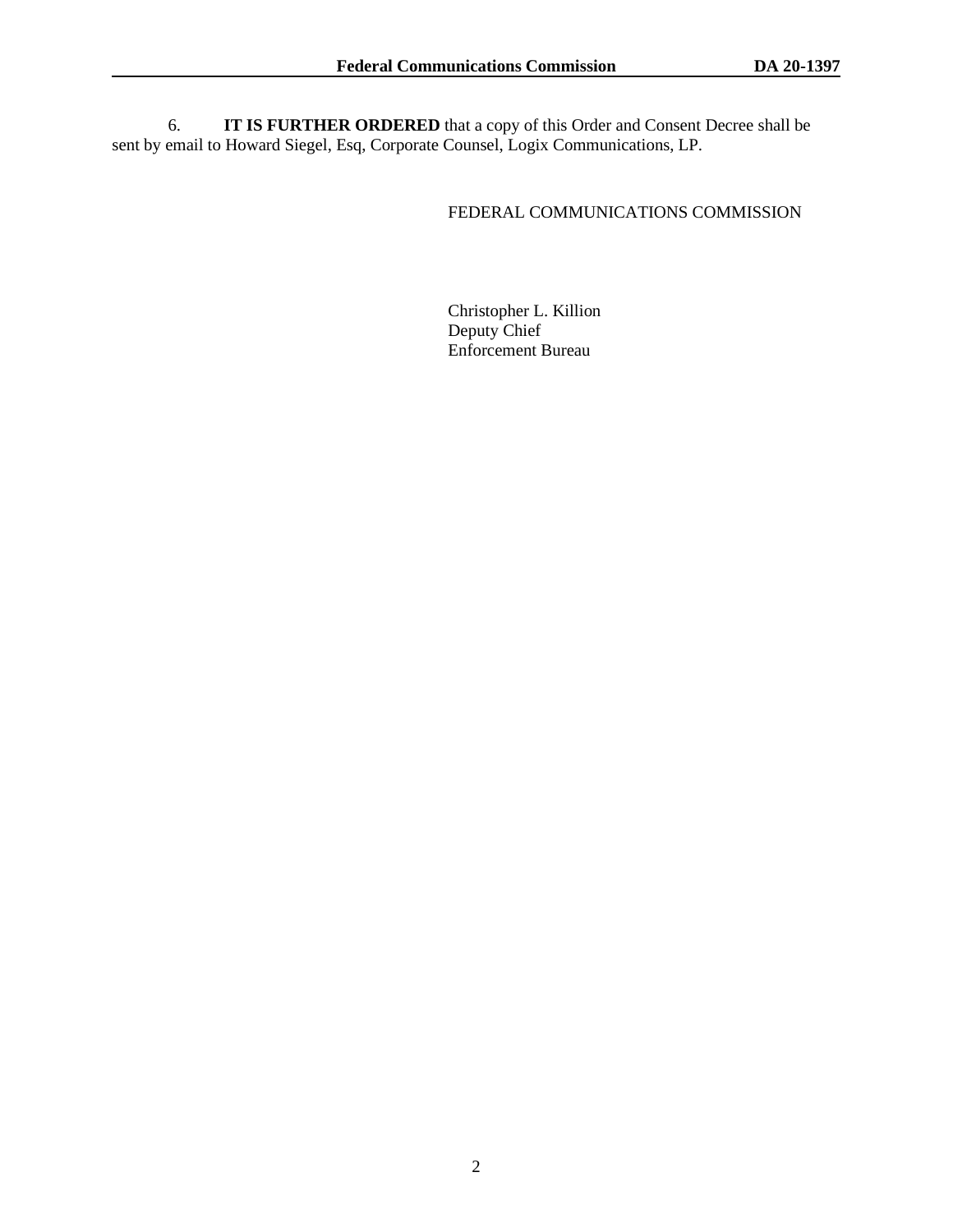#### **Before the Federal Communications Commission Washington, DC 20554**

| In the Matter of                          |  |
|-------------------------------------------|--|
| Logix Communications, LP. dba Logix Fiber |  |
| <b>Networks</b>                           |  |
|                                           |  |
|                                           |  |
|                                           |  |

File No.: EB-SED-20-00030994 CD Acct. No.: 202132100005 FRN: 0007427487

## **CONSENT DECREE**

1. The Commission's Network Outage Reporting Rules require the filing of reports in the Commission's Network Outage Reports System (NORS) when network outages exceed specified magnitude and duration thresholds.<sup>[1](#page-2-0)</sup> These rules promote resilient, reliable, and secure communications across the nation by allowing the Commission to detect adverse outage trends, monitor and assist carriers' service restoration in times of crisis, communicate with affected third parties and, post-network outage restoration, facilitate discussions and efforts that lead to industry-wide network improvements and standard-setting.<sup>[2](#page-2-1)</sup> In furtherance of these objectives, the Commission's Enforcement Bureau and Logix Communications, LP., by their authorized representatives, hereby enter into this Consent Decree for the purpose of terminating the Bureau's investigation into whether Logix violated sections 4.9 and 4.11 of the Rules in connection with a disruption to Logix's network that it failed to timely report.<sup>[3](#page-2-2)</sup> To resolve this matter, Logix agrees to pay a civil penalty of \$64,000 and implement a three-year compliance plan to ensure future compliance with the Commission's network outage reporting rules.

#### **I. DEFINITIONS**

- 2. For the purposes of this Consent Decree, the following definitions shall apply:
	- (a) "Act" means the Communications Act of 193[4](#page-2-3), as amended.<sup>4</sup>
	- (b) "Adopting Order" means an order of the Bureau adopting the terms of this Consent Decree without change, addition, deletion, or modification.
	- (c) "Bureau" means the Enforcement Bureau of the Federal Communications Commission.
	- (d) "CD Acct No." means account number 202132100005, associated with payment obligations described in paragraph [17](#page-7-0) of this Consent Decree.
	- (e) "Commission" and "FCC" mean the Federal Communications Commission and all of its bureaus and offices.
	- (f) "Communications Laws" means collectively, the Act, the Rules, and the published and promulgated orders and decisions of the Commission to which Logix is subject

<span id="page-2-3"></span><sup>4</sup> 47 U.S.C. § 151 *et seq.*

<span id="page-2-0"></span><sup>&</sup>lt;sup>1</sup> See 47 CFR pt. 4. Reports are filed electronically and with a presumption of confidentiality in the Commission's NORS database. Each report must describe the nature and cause(s) of the outage, time and date of occurrence, affected geographic area, and other pertinent information. 47 CFR §§ 4.2, 4.11.

<span id="page-2-1"></span><sup>2</sup> *See Amendments to Part 4 of the Commission's Rules Concerning Disruptions to Communications*, PS Docket No. 15-80, Report and Order, Further Notice of Proposed Rulemaking, and Order on Reconsideration, 31 FCC Rcd 5817, 5819, para. 1 (2016).

<span id="page-2-2"></span><sup>3</sup> *See* 47 CFR §§ 4.9, 4.11.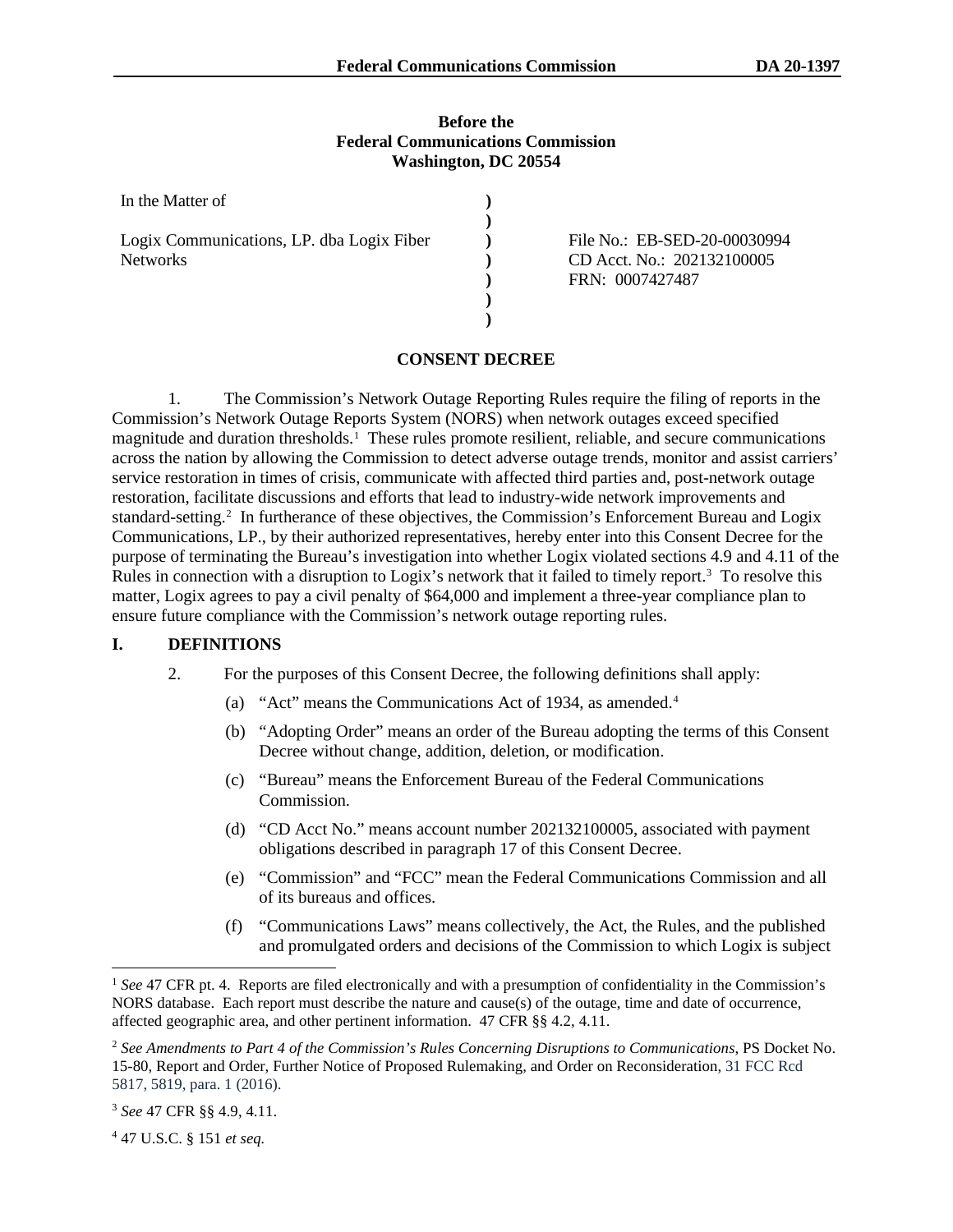by virtue of its business activities, including but not limited to the Network Outage Reporting Rules.

- (g) "Compliance Plan" means the compliance obligations, program, and procedures described in this Consent Decree at paragraph [12.](#page-5-0)
- (h) "Covered Employees" means all employees and agents of Logix who perform, supervise, oversee, or manage the performance of, duties that relate to Logix's responsibilities under the Communications Laws, including the Network Outage Reporting Rules.
- (i) "Effective Date" means the date by which both the Bureau and Logix have signed the Consent Decree and the Bureau has released an Adopting Order.
- (j) "Investigation" means the investigation commenced by the Bureau in EB-SED-20- 00030994 and its LOI of May 19, 2020 regarding whether Logix violated the Network Outage Reporting Rules.
- (k) "Logix" or "Company" means Logix Communications, LP. dba Logix Fiber Networks and its affiliates, subsidiaries, predecessors-in-interest, and successors-ininterest.
- (l) "LOI" means the Letter of Inquiry issued by the Bureau to Logix on May 19, 2020 in connection with the network outage.
- (m) "Network Outage Reporting Rules" means Part 4 of the Rules, including sections 4.9 and 4.11 of the Rules, and other Communications Laws governing the reporting of network outages.
- (n) "Operating Procedures" means the standard internal operating procedures and compliance policies established by Logix to implement the Compliance Plan.
- (o) "Parties" means Logix and the Bureau, each of which is a "Party."
- (p) "Rules" means the Commission's regulations found in Title 47 of the Code of Federal Regulations.

## **II. BACKGROUND**

3. Pursuant to section 4.9(f) of the Rules, wireline communications providers must report to the Commission an outage of at least 30 minutes duration that: (1) potentially affects at least 900,000 user minutes<sup>5</sup> of either telephony or paging; (2) affects at least 667 Optical Carrier-level 3 (OC3) minutes;<sup>[6](#page-3-1)</sup> (3) potentially affects any special offices and facilities;<sup>7</sup> or (4) potentially affects a 911 special facility[.8](#page-3-3) Wireline communications providers must file with the Commission an electronic notification

(continued….)

<span id="page-3-0"></span><sup>5</sup> "User minutes" are defined as "[a]ssigned telephone number minutes . . . for telephony, including non-mobile interconnected VoIP telephony, and for those paging networks in which each individual user is assigned a telephone number" or "the mathematical result of multiplying the duration of an outage, expressed in minutes, by the number of end users potentially affected by the outage, for all other forms of communications." *Id.* § 4.7(e).

<span id="page-3-1"></span><sup>6</sup> "OC3 minutes" are defined as "the mathematical result of multiplying the duration of an outage, expressed in minutes, by the number of previously operating OC3 circuits or their equivalents that were affected by the outage." *Id.* § 4.7(d).

<span id="page-3-2"></span><sup>7</sup> "Special offices and facilities" are entities enrolled in the Telecommunications Service Priority (TSP) Program at Level 1 and 2, and may include major military installations, key government facilities, nuclear power plants, and certain airports. *Id.* § 4.5(b).

<span id="page-3-3"></span><sup>&</sup>lt;sup>8</sup> An outage that potentially affects a 911 special facility occurs whenever: (1) there is a loss of communications to Public Safety Answering Points (PSAPs) potentially affecting at least 900,000 user-minutes; (2) there is a loss of 911 call processing capabilities in one or more E-911 tandems/selective routers for at least 30 minutes duration; (3)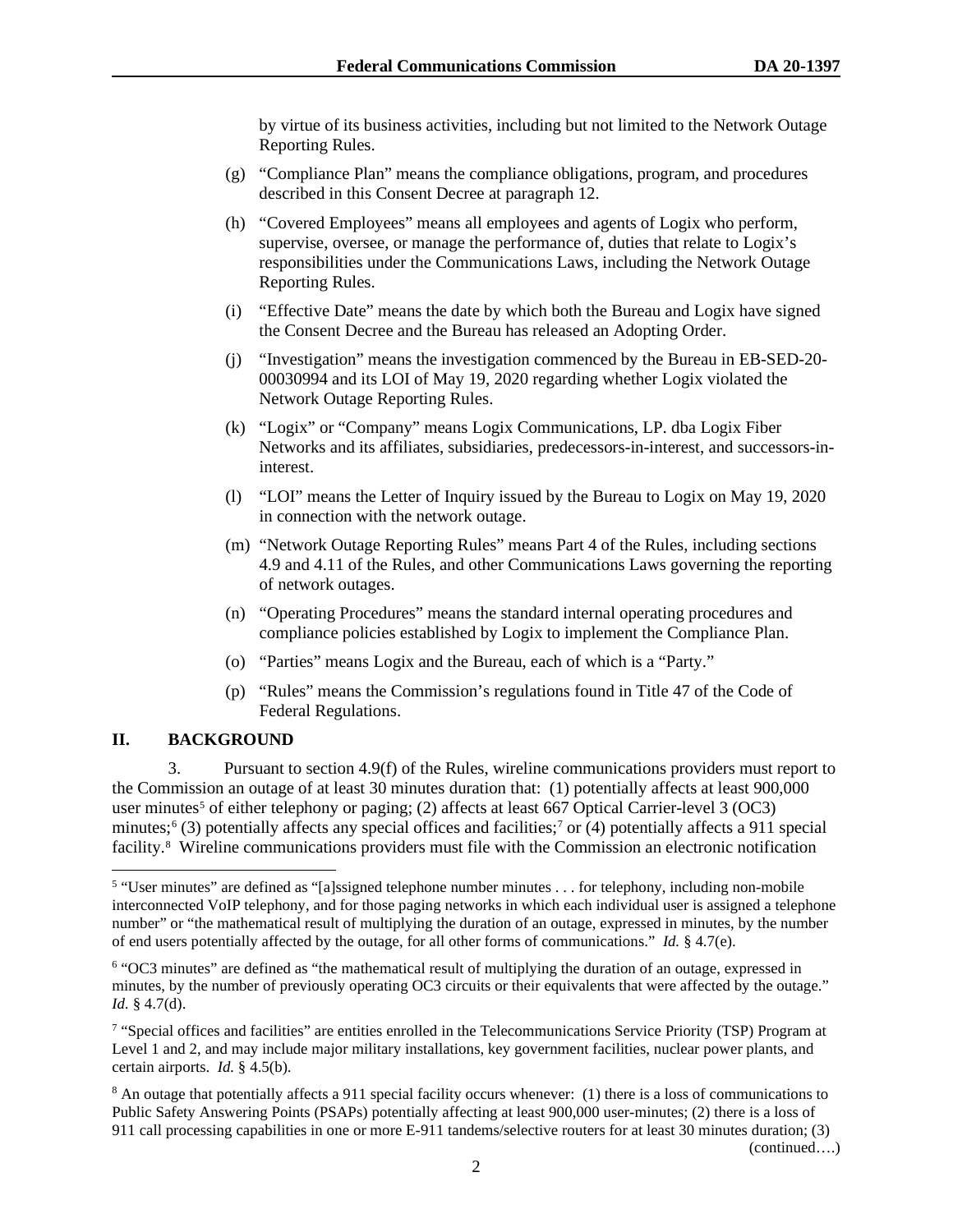(Notification) within 120 minutes of discovering a reportable outage, an Initial Communications Outage Report (Initial Report) within 72 hours of discovery, and a Final Communications Outage Report (Final Report) within 30 days of discovery.<sup>[9](#page-4-0)</sup> Pursuant to section 4.11 of the Rules, the Notification, Initial Report, and Final Report must be submitted electronically to the Commission and contain specific information regarding the outage, service effects, and communications provider.<sup>[10](#page-4-1)</sup>

4. Logix is a wireline communications provider. In April 2020, the Commission's Public Safety and Homeland Security Bureau (PSHSB) notified Logix that it had failed to file its required Notification, Initial Report, and Final Report in connection with a reportable network outage that occurred on January 5, 2020. After learning from PSHSB of the overdue filings, Logix submitted the reports required by PSHSB. PSHSB subsequently referred this matter to the Bureau for investigation.

5. On May 19, 2020, the Bureau issued an LOI to Logix.[11](#page-4-2) The LOI directed Logix to submit a sworn written response to a series of questions relating to Logix's compliance with the Commission's network outage reporting rules. Logix responded to the LOI on June 11, 2020 (LOI Response).<sup>12</sup> Logix supplemented its LOI Response on June 26, 2020.<sup>[13](#page-4-4)</sup> In its LOI Response, Logix admitted that it failed to timely file with the Commission the required Notification, Initial Report, and Final Report. To resolve this matter, the Bureau and Logix enter into this Consent Decree and agree to the following terms and conditions.

# **III. TERMS OF AGREEMENT**

6. **Adopting Order**. The provisions of this Consent Decree shall be incorporated by the Bureau in an Adopting Order.

7. **Jurisdiction**. Logix agrees that the Bureau has jurisdiction over it and the matters contained in this Consent Decree and has the authority to enter into and adopt this Consent Decree.

**Effective Date; Violations**. The Parties agree that this Consent Decree shall become effective on the Effective Date as defined herein. As of the Effective Date, the Parties agree that this Consent Decree shall have the same force and effect as any other order of the Commission.

<span id="page-4-5"></span>9. **Termination of Investigation**. In express reliance on the covenants and representations in this Consent Decree and to avoid further expenditure of public resources, the Bureau agrees to terminate the Investigation. In consideration for the termination of the Investigation, Logix agrees to the terms, conditions, and procedures contained herein. The Bureau further agrees that, in the absence of new material evidence, it will not use the facts developed in the Investigation through the Effective Date, or the existence of this Consent Decree, to institute any new proceeding on its own motion against Logix concerning the matters that were the subject of the Investigation, or to set for hearing the question of

one or more end-office or mobile switching center switches or host/remote clusters is isolated from 911 service for at least 30 minutes and potentially affects at least 900,000 user-minutes; or (4) there is a loss of ANI/ALI (associated name and location information) and/or a failure of location determination equipment for at least 30 minutes and potentially affecting at least 900,000 user-minutes. *See id.* §4.5(e).

<span id="page-4-0"></span><sup>9</sup> *See id.* § 4.9(f).

<span id="page-4-1"></span><sup>10</sup> *See Id.* § 4.11.

<span id="page-4-2"></span><sup>&</sup>lt;sup>11</sup> Letter from Elizabeth Mumaw, Chief, Spectrum Enforcement Division, FCC Enforcement Bureau, to Howard Siegel, Counsel, Logix Communications, LP (May 19, 2020).

<span id="page-4-3"></span><sup>&</sup>lt;sup>12</sup> Letter from to Howard Siegel, Counsel, Logix Communications, LP to Elizabeth Mumaw, Chief, Spectrum Enforcement Division, FCC Enforcement Bureau (June 11, 2020).

<span id="page-4-4"></span><sup>&</sup>lt;sup>13</sup> Letter from to Howard Siegel, Counsel, Logix Communications, LP to Elizabeth Mumaw, Chief, Spectrum Enforcement Division, FCC Enforcement Bureau (June 26, 2020).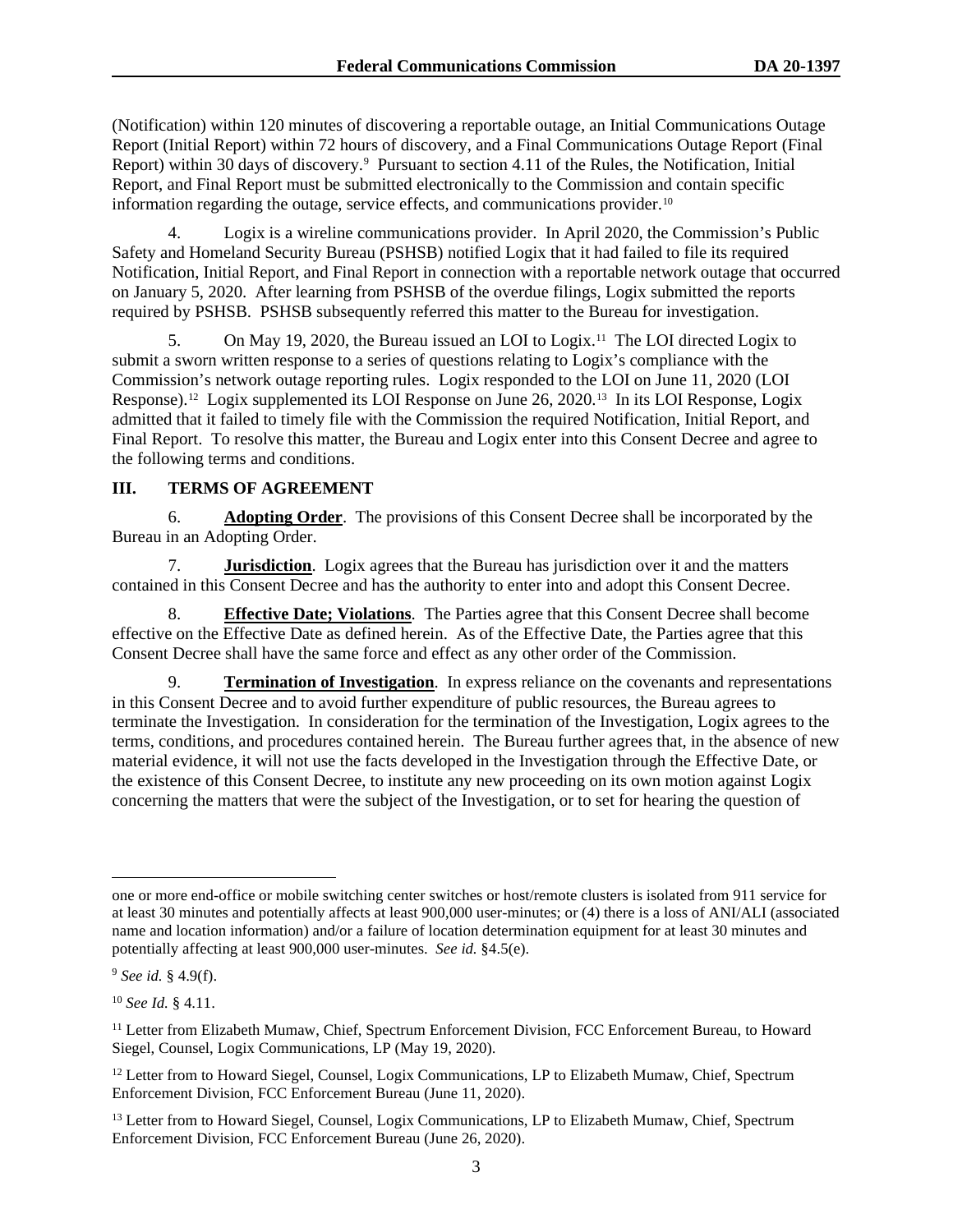Logix's basic qualifications to be a Commission licensee or hold Commission licenses or authorizations based on the matters that were the subject of the Investigation.<sup>[14](#page-5-1)</sup>

10. **Admission of Liability**. Logix admits for the purpose of this Consent Decree and for Commission civil enforcement purposes, and in express reliance on the provisions of paragraph [9](#page-4-5) herein, that its actions violated the Network Outage Reporting Rules.

<span id="page-5-2"></span>11. **Compliance Officer**. Within thirty (30) calendar days after the Effective Date, Logix shall designate a senior corporate manager with the requisite corporate and organizational authority to serve as a Compliance Officer and to discharge the duties set forth below. The person designated as the Compliance Officer shall be responsible for developing, implementing, and administering the Compliance Plan and ensuring that Logix complies with the terms and conditions of the Compliance Plan and this Consent Decree. In addition to the general knowledge of the Communications Laws necessary to discharge his or her duties under this Consent Decree, the Compliance Officer shall have specific knowledge of the Network Outage Reporting Rules prior to assuming his/her duties.

<span id="page-5-0"></span>12. **Compliance Plan**. For purposes of settling the matters set forth herein, Logix agrees that it shall, within sixty (60) calendar days after the Effective Date, develop and implement a Compliance Plan designed to ensure future compliance with the Communications Laws and with the terms and conditions of this Consent Decree. With respect to the Network Outage Reporting Rules, Logix will implement, at a minimum, the following procedures:

- (a) **Operating Procedures**. Within thirty (30) calendar days after the Effective Date, Logix shall establish Operating Procedures that all Covered Employees must follow to help ensure Logix's compliance with the Network Outage Reporting Rules. Logix's Operating Procedures shall incorporate internal procedures and policies specifically designed to ensure that Logix timely files required Notifications, Initial Reports, and Final Reports for all reportable network outages, as well as policies and procedures establishing active oversight and compliance monitoring by the Compliance Officer. Logix also shall continue to use new network outage report tracking tools that employ automated notifications, escalations, and reminders, and shall continue to review its network outage reporting processes on at least a monthly basis in order to enhance its compliance with the Network Outage Reporting Rules.
- (b) **Compliance Manual**. Within sixty (60) calendar days after the Effective Date, the Compliance Officer shall develop and distribute a Compliance Manual to all Covered Employees. The Compliance Manual shall explain the Network Outage Reporting Rules and set forth the Operating Procedures that Covered Employees shall follow to help ensure Logix's compliance with the Network Outage Reporting Rules. Logix shall periodically review and revise the Compliance Manual as necessary to ensure that the information set forth therein remains current and complete. Logix shall distribute any revisions to the Compliance Manual promptly to all Covered Employees.
- (c) **Compliance Training Program**. Logix shall establish and implement a Compliance Training Program on compliance with the Network Outage Reporting Rules and the Operating Procedures. Logix's Compliance Training Program shall address, at a minimum: (i) the methods, procedures, and calculations used to identify reportable network outages, including network outage events related to unprotected OC3 circuits; (ii) the time periods within which Notifications, Initial Reports, and Final Reports must be filed with the Commission; and (iii) the potential internal disciplinary and regulatory consequences of failing to comply with the Network Outage Reporting Rules and Logix's Operating Procedures. As part of the

<span id="page-5-1"></span><sup>14</sup> *See* 47 CFR § 1.93(b).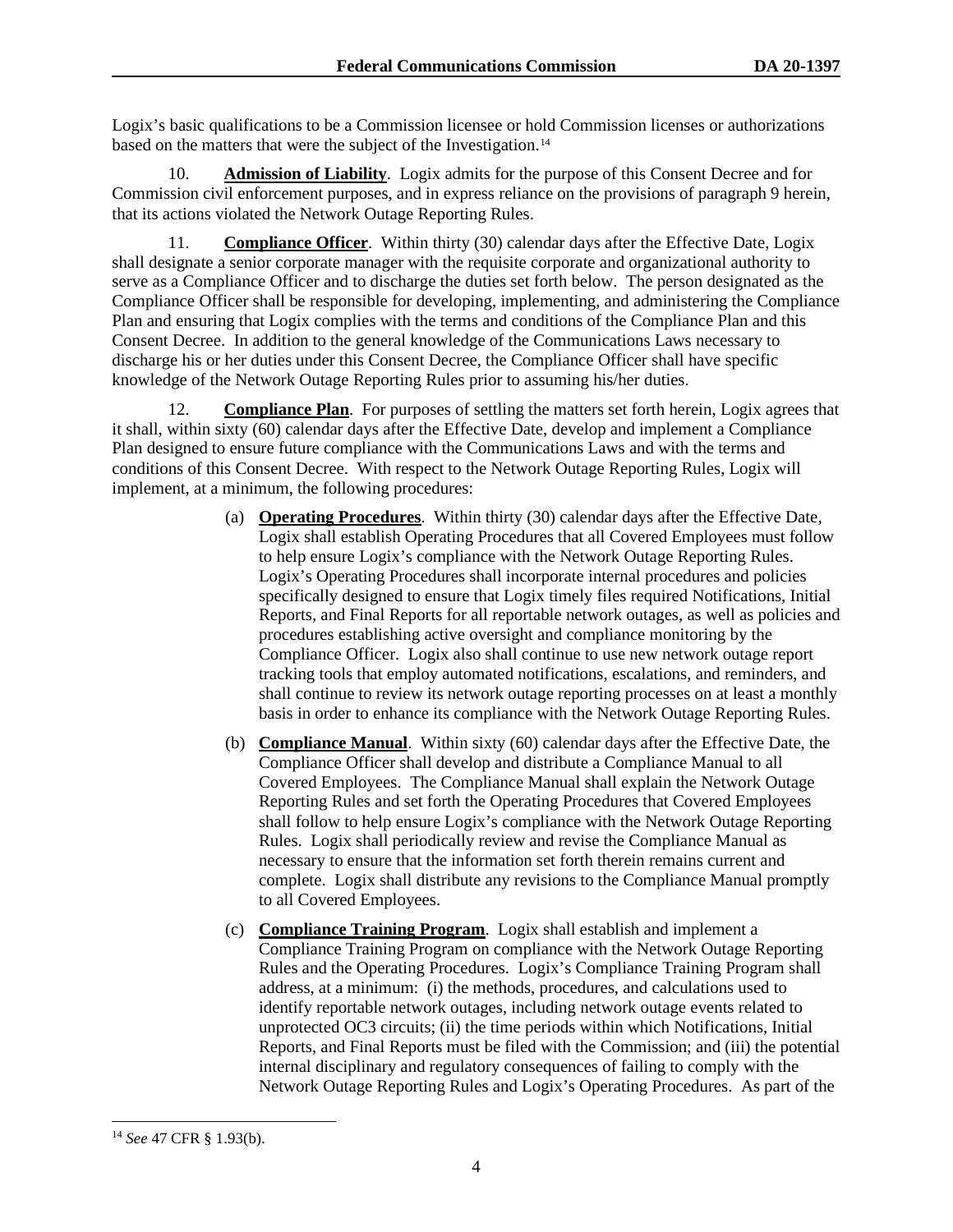Compliance Training Program, Covered Employees shall be advised of Logix's obligation to report any noncompliance with the Network Outage Reporting Rules under paragraph [13](#page-6-0) of this Consent Decree and shall be instructed on how to disclose noncompliance to the Compliance Officer. All Covered Employees shall be trained pursuant to Logix's Compliance Training Program within sixty (60) calendar days after the Effective Date, except that any person who becomes a Covered Employee at any time after the initial Compliance Training Program session shall be trained within thirty (30) calendar days after the date such person becomes a Covered Employee. Logix shall repeat the compliance training on an annual basis and shall periodically review and revise the Compliance Training Program as necessary to ensure that it remains current and complete and to enhance its effectiveness.

<span id="page-6-0"></span>13. **Reporting Noncompliance**. Logix shall report any noncompliance with the Network Reporting Outage Rules and with the terms and conditions of this Consent Decree within fifteen (15) calendar days after discovery of such noncompliance. Such reports shall include a detailed explanation of: (i) each instance of noncompliance; (ii) the steps that Logix has taken or will take to remedy such noncompliance; (iii) the schedule on which such remedial actions will be taken; and (iv) the steps that Logix has taken or will take to prevent the recurrence of any such noncompliance. All reports of noncompliance shall be submitted electronically to Chief, Spectrum Enforcement Division, Enforcement Bureau, Federal Communications Commission at **EB-SED-Response@fcc.gov**, to Josh Zeldis, Spectrum Enforcement Division, Enforcement Bureau, Federal Communications Commission at [Josh.Zeldis@fcc.gov,](mailto:Josh.Zeldis@fcc.gov) and to Kathleen Hom, Cybersecurity and Communications Reliability Division, Public Safety and Homeland Security Bureau, Federal Communications Commission at [Kathleen.Hom@fcc.gov.](mailto:Kathleen.Hom@fcc.gov)

<span id="page-6-2"></span>14. **Compliance Reports**. Logix shall file compliance reports with the Commission ninety (90) calendar days after the Effective Date, twelve (12) months after the Effective Date, twenty-four (24) months after the Effective Date, and thirty-six (36) months after the Effective Date.

- (a) Each Compliance Report shall include a detailed description of Logix's efforts during the relevant period to comply with the terms and conditions of this Consent Decree and the Network Outage Reporting Rules. In addition, each Compliance Report shall include a certification by the Compliance Officer, as an agent of and on behalf of Logix, stating that the Compliance Officer has personal knowledge that Logix: (i) has established and implemented the Compliance Plan; (ii) has utilized the Operating Procedures since the implementation of the Compliance Plan; and (iii) is not aware of any instances of noncompliance with the terms and conditions of this Consent Decree, including the reporting obligations set forth in paragraph [13](#page-6-0) of this Consent Decree.
- (b) The Compliance Officer's certification shall be accompanied by a statement explaining the basis for such certification and shall comply with section 1.16 of the Rules and be subscribed to as true under penalty of perjury in substantially the form set forth therein.<sup>[15](#page-6-1)</sup>
- (c) If the Compliance Officer cannot provide the requisite certification, the Compliance Officer, as an agent of and on behalf of Logix, shall provide the Commission with a detailed explanation of the reason(s) why and describe fully: (i) each instance of noncompliance; (ii) the steps that Logix has taken or will take to remedy such noncompliance, including the schedule on which proposed remedial actions will be taken; and (iii) the steps that Logix has taken or will take to prevent the recurrence

<span id="page-6-1"></span><sup>&</sup>lt;sup>15</sup> 47 CFR § 1.16.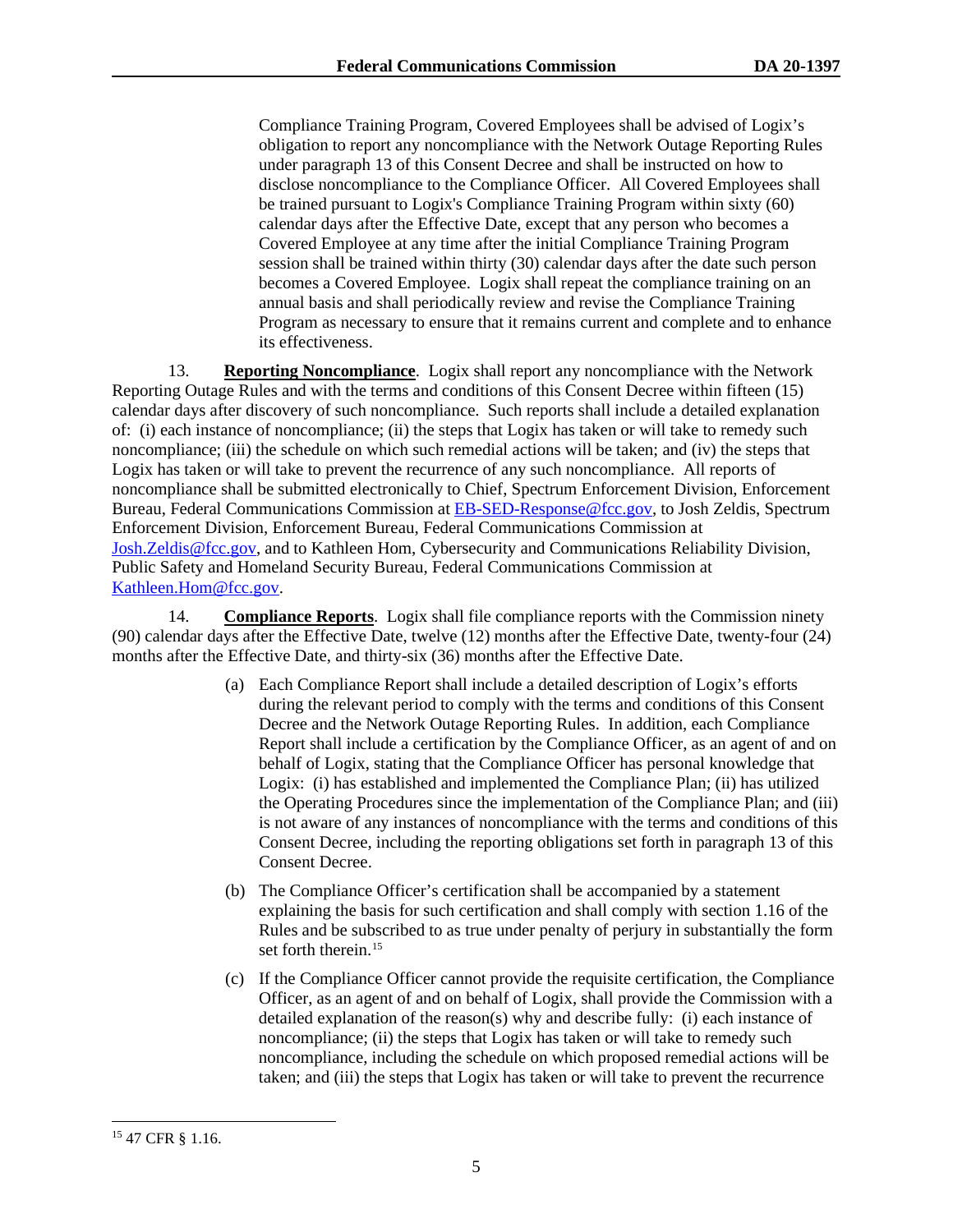of any such noncompliance, including the schedule on which such preventive action will be taken.

(d) All Compliance Reports shall be submitted electronically to Chief, Spectrum Enforcement Division, Enforcement Bureau, Federal Communications Commission, at [EB-SED-Response@fcc.gov,](mailto:EB-SED-Response@fcc.gov) to Josh Zeldis, Spectrum Enforcement Division, Enforcement Bureau, Federal Communications Commission at [Josh.Zeldis@fcc.gov,](mailto:Josh.Zeldis@fcc.gov) and to Kathleen Hom, Cybersecurity and Communications Reliability Division, Public Safety and Homeland Security Bureau, Federal Communications Commission at [Kathleen.Hom@fcc.gov.](mailto:Kathleen.Hom@fcc.gov)

15. **Termination Date**. Unless stated otherwise, the requirements set forth in paragraphs [11](#page-5-2) through [14](#page-6-2) of this Consent Decree shall expire thirty-six (36) months after the Effective Date.

16. **Section 208 Complaints; Subsequent Investigations**. Nothing in this Consent Decree shall prevent the Commission or its delegated authority from adjudicating complaints filed pursuant to section 208 of the Act<sup>[16](#page-7-1)</sup> against Logix or its affiliates for alleged violations of the Act, or for any other type of alleged misconduct, regardless of when such misconduct took place. The Commission's adjudication of any such complaint will be based solely on the record developed in that proceeding. Except as expressly provided in this Consent Decree, this Consent Decree shall not prevent the Commission from investigating new evidence of noncompliance by Logix with the Communications Laws.

<span id="page-7-0"></span>17. **Civil Penalty**. Logix will pay a civil penalty to the United States Treasury in the amount of sixty-four thousand dollars (\$64,000) within thirty (30) calendar days of the Effective Date. Logix acknowledges and agrees that upon execution of this Consent Decree, the Civil Penalty shall become a "Claim" or "Debt" as defined in 31 U.S.C. § 3701(b)(1).<sup>[17](#page-7-2)</sup> Upon an Event of Default, all procedures for collection as permitted by law may, at the Commission's discretion, be initiated. Logix shall send electronic notification of payment to [EB-SED-Response@fcc.gov,](mailto:EB-SED-Response@fcc.gov) and to Josh Zeldis, Spectrum Enforcement Division, Enforcement Bureau, Federal Communications Commission at [Josh.Zeldis@fcc.gov](mailto:Josh.Zeldis@fcc.gov) on the date said payment is made. Payment of the Civil Penalty must be made by credit card, ACH (Automated Clearing House) debit from a bank account using the Commission's Fee Filer (the Commission's online payment system),<sup>[18](#page-7-3)</sup> or by wire transfer. The Commission no longer accepts Civil Penalty payments by check or money order. Below are instructions that payors should follow based on the form of payment selected: $19$ 

• Payment by wire transfer must be made to ABA Number 021030004, receiving bank TREAS/NYC, and Account Number 27000001. A completed Form 159 must be faxed to the Federal Communications Commission at 202-418-2843 or e-mailed to [RROGWireFaxes@fcc.gov](mailto:RROGWireFaxes@fcc.gov) on the same business day the wire transfer is initiated. Failure to provide all required information in Form 159 may result in payment not being recognized as having been received. When completing FCC Form 159, enter the Account Number in block number 23A (call sign/other ID), enter the letters "FORF" in block number 24A (payment type code), and enter in block number 11 the FRN(s) captioned above (Payor FRN).<sup>[20](#page-7-5)</sup> For additional detail and wire transfer instructions, go to [https://www.fcc.gov/licensing](https://www.fcc.gov/licensing-databases/fees/wire-transfer)[databases/fees/wire-transfer.](https://www.fcc.gov/licensing-databases/fees/wire-transfer)

<span id="page-7-1"></span><sup>16</sup> 47 U.S.C. § 208.

<span id="page-7-2"></span> $17$  Debt Collection Improvement Act of 1996, Pub. L. No. 104-134, 110 Stat. 1321, 1358 (Apr. 26, 1996).

<span id="page-7-3"></span><sup>&</sup>lt;sup>18</sup> Payments made using the Commission's Fee Filer system do not require the submission of an FCC Form 159.

<span id="page-7-4"></span><sup>&</sup>lt;sup>19</sup> For questions regarding payment procedures, please contact the Financial Operations Group Help Desk by phone at 1-877-480-3201 (option #6), or by e-mail at [ARINQUIRIES@fcc.gov.](mailto:ARINQUIRIES@fcc.gov)

<span id="page-7-5"></span><sup>&</sup>lt;sup>20</sup> Instructions for completing the form may be obtained at  $\frac{http://www.fcc.gov/Forms/Form159/159.pdf}{http://www.fcc.gov/Forms/Form159/159.pdf}$ .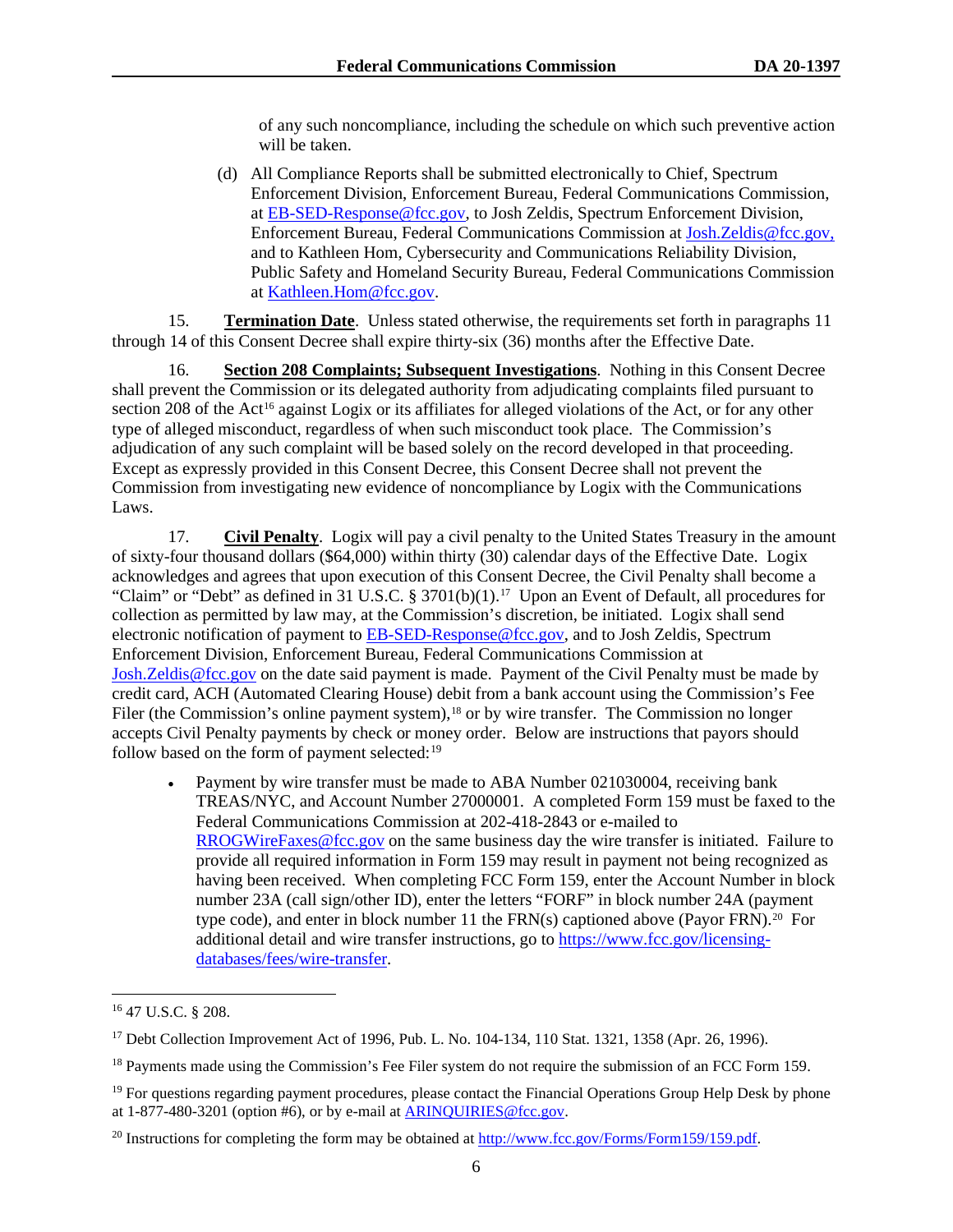- Payment by credit card must be made by using the Commission's Fee Filer website at [https://apps.fcc.gov/FeeFiler/login.cfm.](https://apps.fcc.gov/FeeFiler/login.cfm) To pay by credit card, log-in using the FRN captioned above. If payment must be split across FRNs, complete this process for each FRN. Next, select "Pay bills" on the Fee Filer Menu, and select the bill number associated with the CD Acct. No. – the bill number is the CD Acct. No. with the first two digits excluded – and then choose the "Pay by Credit Card" option. IMPORTANT NOTE: there is a \$24,999.99 limit on credit card transactions.
- Payment by ACH must be made by using the Commission's Fee Filer website at [https://apps.fcc.gov/FeeFiler/login.cfm.](https://apps.fcc.gov/FeeFiler/login.cfm) To pay by ACH, log in using the FRN captioned above. If payment must be split across FRNs, complete this process for each FRN. Next, select "Pay bills" on the Fee Filer Menu and then select the bill number associated with the CD Acct. No. – the bill number is the CD Acct. No. with the first two digits excluded (e.g., NAL  $1912345678 = FCC$  bill Number  $12345678$ ) – and choose the "Pay from Bank" Account" option. Please contact the appropriate financial institution to confirm the correct Routing Number and the correct account number from which payment will be made and verify with that financial institution that the designated account has authorization to accept ACH transactions.

18. **Event of Default**. Logix agrees that an Event of Default shall occur upon the failure by Logix to pay the full amount of the Civil Penalty on or before the due date specified in this Consent Decree.

19. **Interest, Charges for Collection, and Acceleration of Maturity Date**. After an Event of Default has occurred under this Consent Decree, the then unpaid amount of the Civil Penalty shall accrue interest, computed using the U.S. Prime Rate in effect on the date of the Event of Default plus 4.75%, from the date of the Event of Default until payment in full. Upon an Event of Default, the then unpaid amount of the Civil Penalty, together with interest, any penalties permitted and/or required by the law, including but not limited to 31 U.S.C. § 3717 and administrative charges, plus the costs of collection, litigation, and attorneys' fees, shall become immediately due and payable, without notice, presentment, demand, protest, or notice of protest of any kind, all of which are waived by Logix.

20. **Waivers**. As of the Effective Date, Logix waives any and all rights it may have to seek administrative or judicial reconsideration, review, appeal or stay, or to otherwise challenge or contest the validity of this Consent Decree and the Adopting Order. Logix shall retain the right to challenge Commission interpretation of the Consent Decree or any terms contained herein. If either Party (or the United States on behalf of the Commission) brings a judicial action to enforce the terms of the Consent Decree or the Adopting Order, neither Logix nor the Commission shall contest the validity of the Consent Decree or the Adopting Order, and Logix shall waive any statutory right to a trial *de novo*. Logix hereby agrees to waive any claims it may otherwise have under the Equal Access to Justice  $Act<sup>21</sup>$  $Act<sup>21</sup>$  $Act<sup>21</sup>$  relating to the matters addressed in this Consent Decree.

21. **Severability**. The Parties agree that if any of the provisions of the Consent Decree shall be held unenforceable by any court of competent jurisdiction, such unenforceability shall not render unenforceable the entire Consent Decree, but rather the entire Consent Decree shall be construed as if not containing the particular unenforceable provision or provisions, and the rights and obligations of the Parties shall be construed and enforced accordingly.

22. **Invalidity**. In the event that this Consent Decree in its entirety is rendered invalid by any court of competent jurisdiction, it shall become null and void and may not be used in any manner in any legal proceeding.

23. **Subsequent Rule or Order**. The Parties agree that if any provision of the Consent Decree conflicts with any subsequent Rule or order adopted by the Commission (except an order

<span id="page-8-0"></span><sup>21</sup> *See* 5 U.S.C. § 504; 47 CFR §§ 1.1501–1.1530.